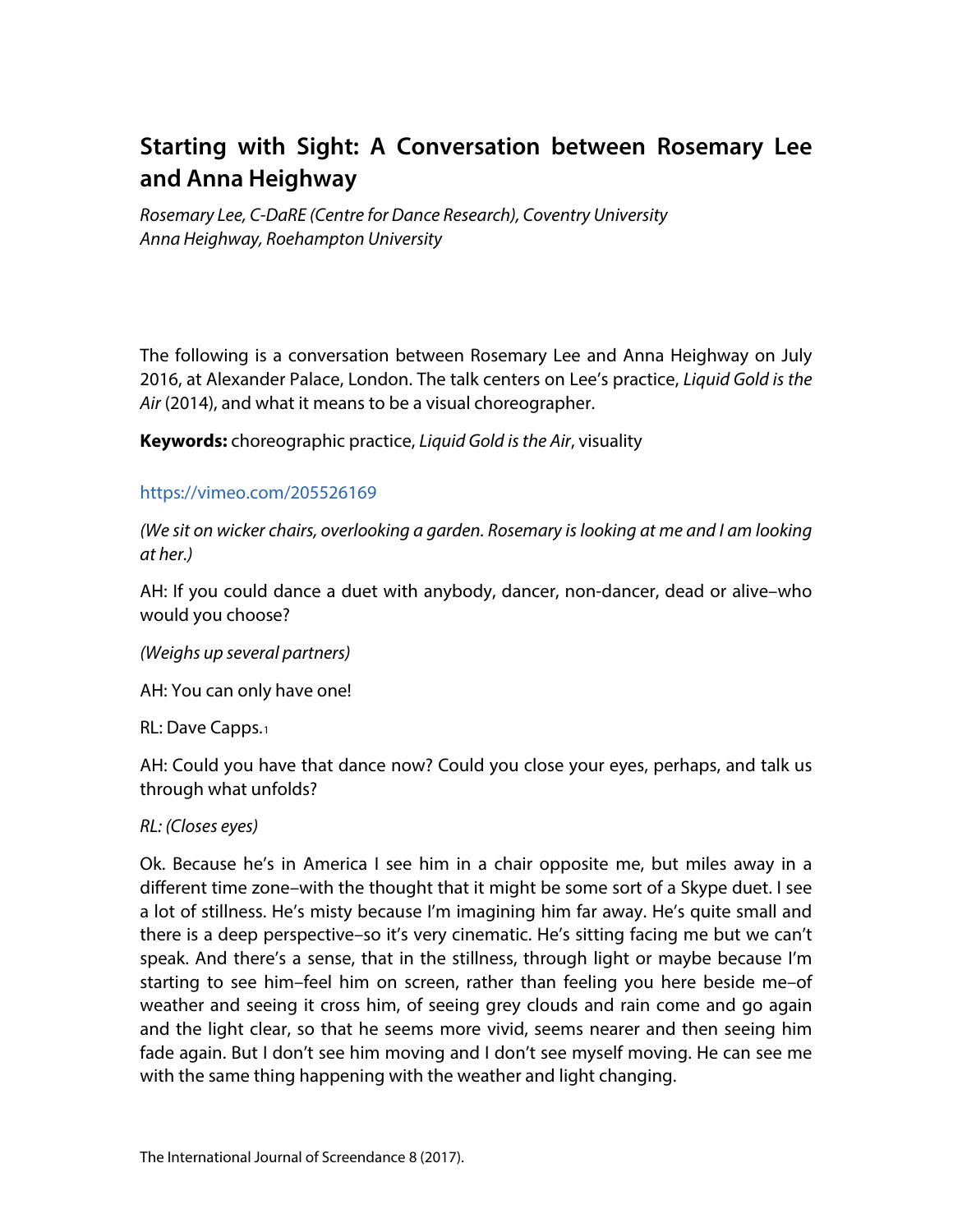AH: Is there any other sensory information there?

RL: There would be something about the seated-ness and the stillness. I'm becoming aware of my sitting bones, spine and collarbones and I can sense that my elbows are out as if I am about to do something and I'm really aware of that. I'm ready to go *(eyes still closed, elbows tense and pushed outwards away from the body)* and I'm thinking of that book *H is for Hawk* so I'm just going to relax and see–maybe that's the dance. In *H is for Hawk* Helen Macdonald talks about the hawk being ready to go at any point. I'm kind of tense enough that I am ready to fly but I don't know where I'm going to fly to and my feet are like talons on a perch but I'm on this wicker chair *(smiles)* and I feel like he's the same. We are both rooted to the spot but there's all this movement of the elements and probably weather inside us, and maybe this elbow thing. *(Opens eyes, laughs)*

There we go.

AH: Thanks for that. We met briefly at Bath's opening of *Liquid Gold is the Air*. In our chat you described yourself as a visual choreographer.

RL: Bit obvious with that task wasn't it? *(Laughs)*

AH: What do you mean by 'visual'?

RL: Firstly, I get images in my head like I just did then–quite sort of cinematic. If I'm working in a more site-specific context *(Looks out at garden)* I would be sitting here and I'd be looking and trying to figure out where the dancer would be–where they might move to in space. Already I'm just looking at it like a kind of a set for figures to be in. In that sense its kind of visual again.

<span id="page-1-1"></span><span id="page-1-0"></span>AH: Have you always experienced things in this way?

<span id="page-1-4"></span><span id="page-1-3"></span><span id="page-1-2"></span>RL: Although I was dancing as a child, I was also looking at Renaissance art a lot. I thought an artist was a painter. I wanted to be an artist but as a choreographer. I think I couldn't separate the two in a way.

<span id="page-1-5"></span>AH: Is this visual approach manifest in your practice in any other ways?

<span id="page-1-8"></span><span id="page-1-7"></span><span id="page-1-6"></span>RL: In *Liquid Gold* it is fairly obvious, because I've actually made my first triptych. Also, with any site-specific work, I view it in an architectural way. For example, with *Under the Vaulted Sky* what I'm trying to do for the audience is give them the best view of the site, and this for me was standing looking down the nave. For about two years I was thinking, I've got to give the audience that, but how do I give 300 people that view? That's very manifest in the way that I lead an audience round–that the views that I think are the most stunning and harmonious, dictates how I place people within it, to enhance what you see of the site, but also make sure the dancers look their strongest.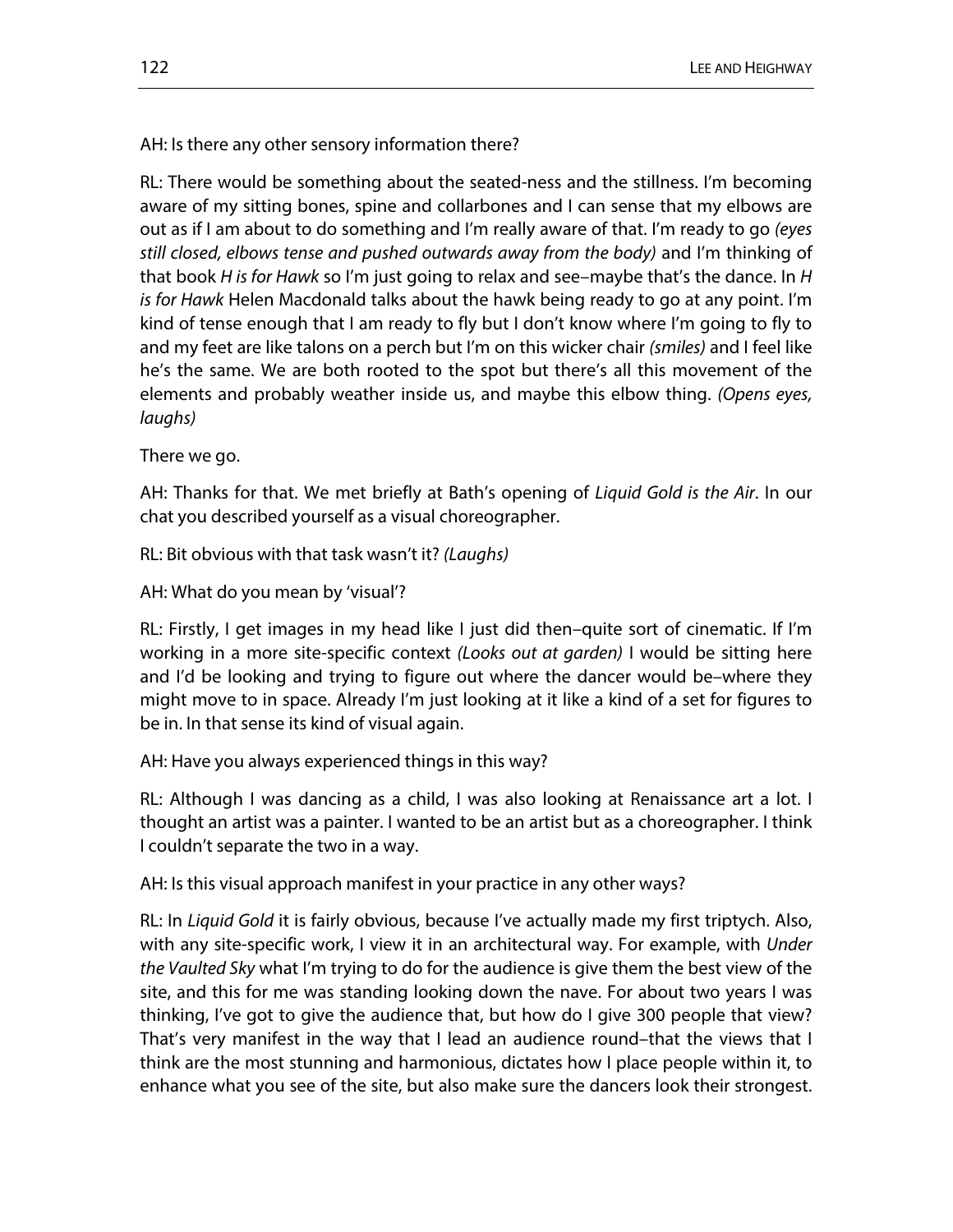And I suppose it manifests itself because I make films. The visual side that may have begun as artists being people who painted on a flat canvas, you see in the site-specific work and the film because I'm treating the site or the stage as a canvas. I'm sure everyone is, aren't they? Maybe not.

AH: That was going to be my next question. I'm wondering what types of choreographic behavior your account of the visual might exclude you from?

RL: Well, I guess for some choreographers it's more about atmosphere or the energy or dynamic. I do think that's very important in my work too, but I'm not so interested in athleticism and what the body can do, especially in terms of extremes–so that's never present in my work. I think some peoples' concern is the plasticity of the body, whereas my concern is the presence of the person in space. Even if I'm making a piece for a hundred people I'm hoping that within the ensemble, which often moves as a flock–that you can also see individuals. That's another thing I'm interested in, individuality and the collective. I think the visual is not the only aspect.

AH: Undoubtedly. Nonetheless, one of the reasons we are sat here is because of how I felt after watching *Liquid Gold is the Air*. Four months on, I can't remember what I had for breakfast but I can still recount the shot of the grey-haired women staring at me, grinning, whilst surrounded by flickering gold palms. I've since discovered that there is a moment from every Rosemary Lee work I have seen that similarly snags on my mind. (*I describe the moment in* boy, *when he peeks through a horizontal shape of the arms,*[2](#page-1-1) *and a moment from* Common Dance *when a sea of people floats horizontally across the stage whilst stood on the backs of others, a movement coined 'camel.'*[3\)](#page-1-2) This got me interested in a possible connection between your ability to create memorable images and the visual nature of your practice.

RL: I am trying to do what you've just described. I'm trying to create images that will burn into your retina, like paintings that stay with you. Exactly what's stayed with you is what I want to stay with you. And it's interesting that you chose that moment from *Common Dance* because that's a moving image, so it isn't just still figures in space that we are talking about, is it? It's also movement images.

AH: Are there any choreographers who provide a similar experience for you?

RL: You've reminded me of a work I saw when I was in my twenties in New York in the early 80's by Martha Clarke called *Garden of Earthly Delights*. I was bowled over by it then. It had Hieronymus Bosch-like images. People became boats and were riding galleons, but in the bodies. In hindsight now I wonder if I might have subconsciously nicked something like 'camel' from there. Her work had these moments that just went *ZING* and hit you as imagery and those images stayed with you. I love that sort of thing.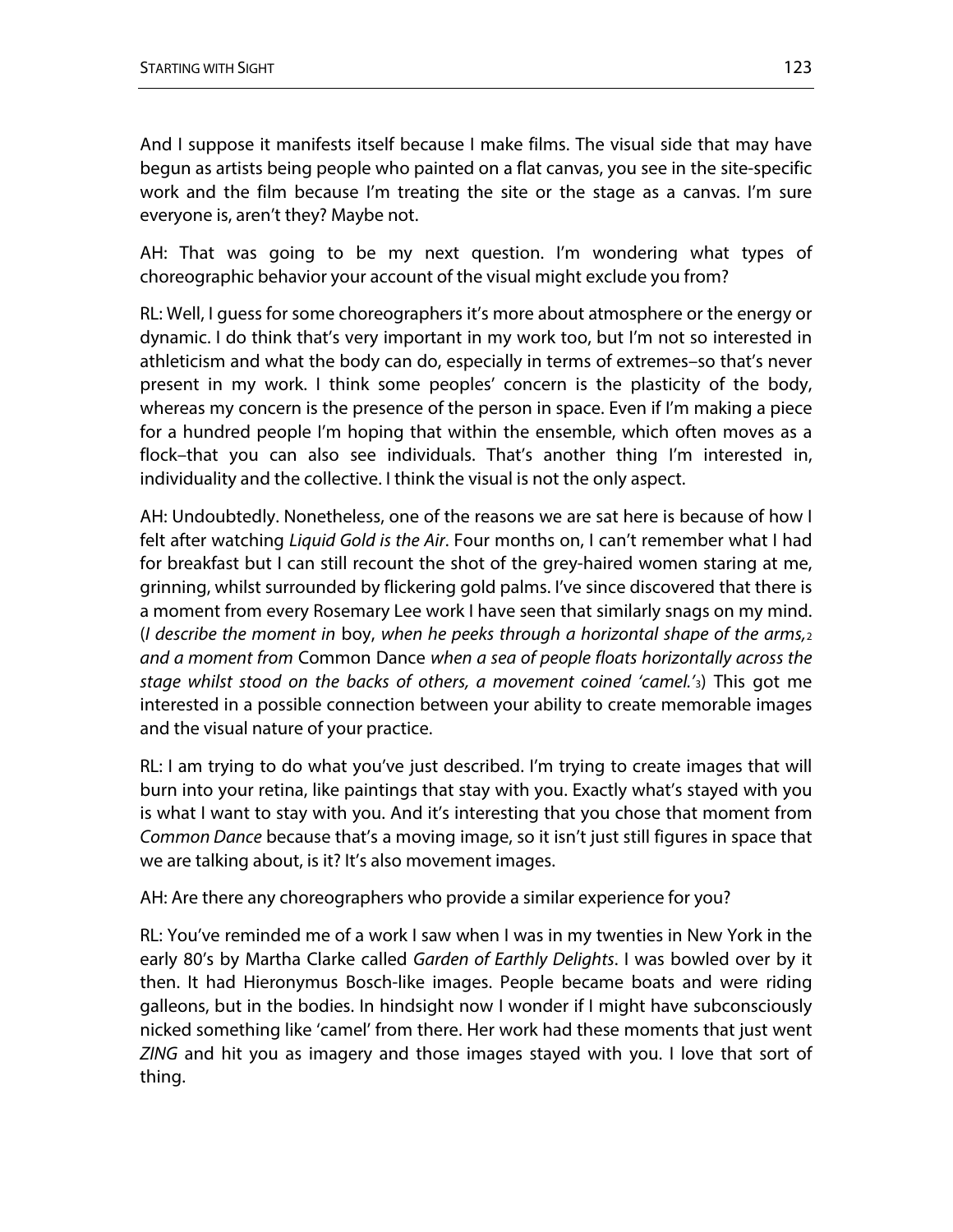AH: In an era of visual bombardment, your ability to bring moments to the surface is no small achievement. I'd like to try and understand how you are able to do this. It might help if I could get a clearer impression of the scope of your visuality. What about your initial moments of insight? Do they always present themselves as an image?

RL: *(Closes eyes)* I had to close my eyes to see, so that means they probably do. Do you see what I mean? I had to do that to get the visual out. It depends. If it's site specific, I'm starting with the site, so I sit there and I look, I don't see things, I don't have a sort of hallucination *(Looks out towards garden)* but I'd think about where I would put someone–so I am imagining someone still, sitting in a chair there, but I'd also be getting a feel for it. There are lots of things that would be going through my mind. For example, when I went to see the four squares in London for *Square Dances,* I walked through loads of different squares and would get despondent because nothing would come except a sort of character. I'd get a man in a tail suit and think, *That's so typical of me. I can't do that again.* Others I'd think, *ugghhh*, because nothing was coming. And that's to do with the feel of the square as well as the look of it. You can't really pull those apart because whatever the square is, is what's making its mood. There is a mood thing, an atmosphere or vibe too that is part of the insight.

AH: With the *Dave* duet you improvised earlier, you went from the visual, to a sort of visual 'feel' of *Dave* and then into a more somatically orientated awareness of body. Is this a habitual connection?

RL: I think this might link back to my traditional training. In my third year at Laban, I'd been doing Graham and rather hated it. The teaching I'd had was about where your muscles were, counts, action–nothing about the meaning, the dynamic or the sensation and no metaphors. I knew something was lacking. I found it really dry and cold. And then Bonnie Bird had to teach a warm up because the teacher was ill. She got us sitting before we were about to perform and she said "Imagine your ears are like fox's ears" and I thought–*now we're talking*.[4](#page-1-3) *I've had three years of this and now I know the path I want to follow, I know how I want to work.* And that led me into a more somatic practice. I think it's that–that imagery and metaphor is what I use to get people dancing and I only use that: fox's ears, spine like a sea otter's, camel, flock, dissolve, melt, rise, or snap-open like Himalayan Balsam (when the seeds come out)–all of those words are metaphors. The visual into the body is what makes sense to me as a dancer and it's how I teach. I think that's where the body and the visual thing as a choreographer might link up for me.

AH: You make work for a range of contexts. Does your visual approach change when making screendance work?

RL: Yes. I have more control over what the audience can see and I love that. I can move your eye from *boy's* mouth chewing the grass, to him as a distant figure in the sand.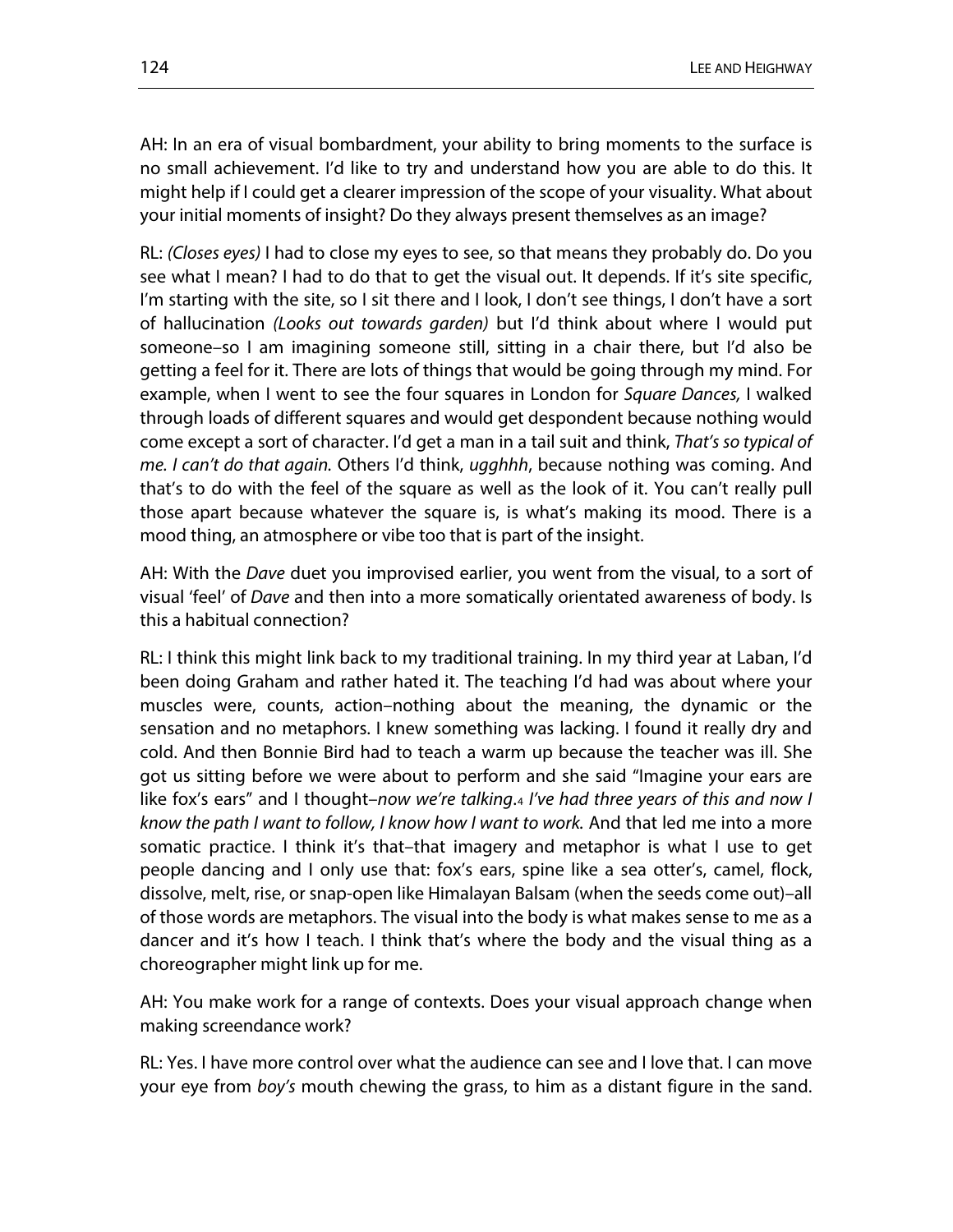And although I can try and do that with site-specific live work, I can't quite force you to look at it.

AH: If screendance could be neatly packaged into different genres, which would your films belong to? Feel free to make up a nonsense title.

RL: *(laughs)* Oh my god–what on earth can I say to that? Something to do with nonverbal connection to landscape? Body and landscape? What would you call that? Poetics maybe–something about poetry I think.

## AH: What would the iconography be?

RL: Close detail and the opposite–where a person is tiny in the landscape, so being very powerful but very humble within the same setting–vulnerable. No speech, elemental on some level–so you feel the weather, you feel the wind and the temperature. Very little artificial light. Strong atmospheric sound-score that enhances the environment you're in and a sense of the presence of the person.

AH: Could you tell us about *Liquid Gold is the Air*? How did the work come about?

RL: *Under the Vaulted Sky* is the live work that took place in the arboretum in Milton Keynes called *The Cathedral of Trees*.[5](#page-1-4) I was invited by Milton Keynes International Festival to be an artist in residence. I then did a two-year feasibility study. The reason I was invited was a) they wanted that space animated and b) they wanted to bring more local people into the work of the festival. I was given that site. At the very end of those two years we didn't think we would find the funding for my ambition but *The Stables*[6](#page-1-5) put in a bid for an Arts Council Exceptional Award and we got it. Part of the stipulation of the grant was that they felt that the live work wouldn't reach enough people and that I should make a film as well. I have to say that initially I was very worried about that because I didn't think that I could make a work for a live audience and in my head also be considering shooting a film the day after.

AH: What was it about that prospect that troubled you?

RL: Well, they are two very different ways of working and they are two different works. They didn't want a documentary–they wanted something that could tour the dance film festivals, so to me initially that looked like a single screen project–a bit like *boy* or *greenman* and I knew that this had taken me two years to make. The way I thought I could tackle it in the end is to make an installation that could have a different sense of time and could be really episodic–so that I could just focus on images rather than the progression through with a beginning and an end. Roswitha Chesher–the filmmaker who I invited to collaborate with me on the project–was excited by this concept. And I wanted to make a triptych because *Under the Vaulted Sky* is set in the *Cathedral of Trees* and *The Cathedral of Trees* is set in the footprint of Norwich Cathedral.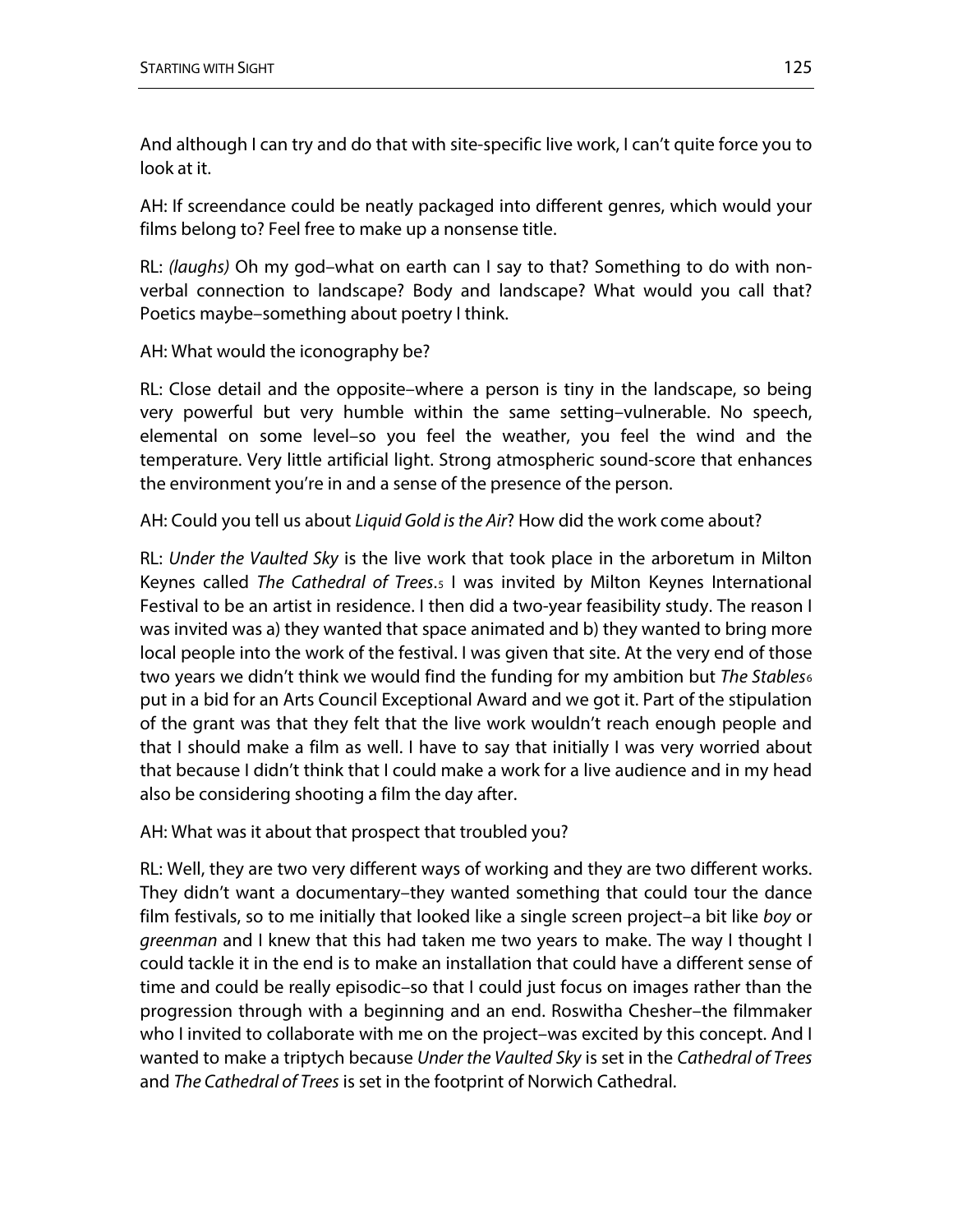#### AH: What does that mean?

RL: It means that the trees are roughly planted where the pillars would be and the dimensions of the cross of the church are there. If you looked at it from above, you'd see that. The trees become the architecture of the cathedral. I grew up with Norwich Cathedral being the nearest to my home. I loved it as a child. It has the most number of Green Men carved into its roofs. There was a lot of imagery and the thoughts of Norwich Cathedral that came back into the *Cathedral of Trees*: the icons of early Renaissance art, the gold leaf around the figure, the carvings in the cloisters that have figures that look like they have teeth coming out of them–like images from Mexico– which is partially where the gold hands around the figures came from, were images that I thought would bring the arboretum to life in the way a cathedral is brought to life. I wanted to add the bling of a Medieval Cathedral to the shaded vernal one.



Screenshot, "Liquid Gold is the Air"

AH: Some people may be surprised by your choice of a multi-screen format as a remedy for lack of time.

RL: *(Laughs)* Maybe, but also let's not forget that Roswitha had worked with me a lot. She filmed *Common Dance* brilliantly and made *On Taking Care* with me so she knows how I work. When I suggested a triptych, she said "What are you talking about, course we can do it." That was great. We could be much more abstract. What she was doing– speaking of visual–was collecting a scrapbook (from *Under the Vaulted Sky*) of–*I want to do that long shot* and *I'd like the camera here.* We could find our favorite shot of the nave for example and we could use it, whereas I couldn't give that to the audience in *Vaulted* because they couldn't always fit there. It was a joy on some levels because we could look at the site afresh.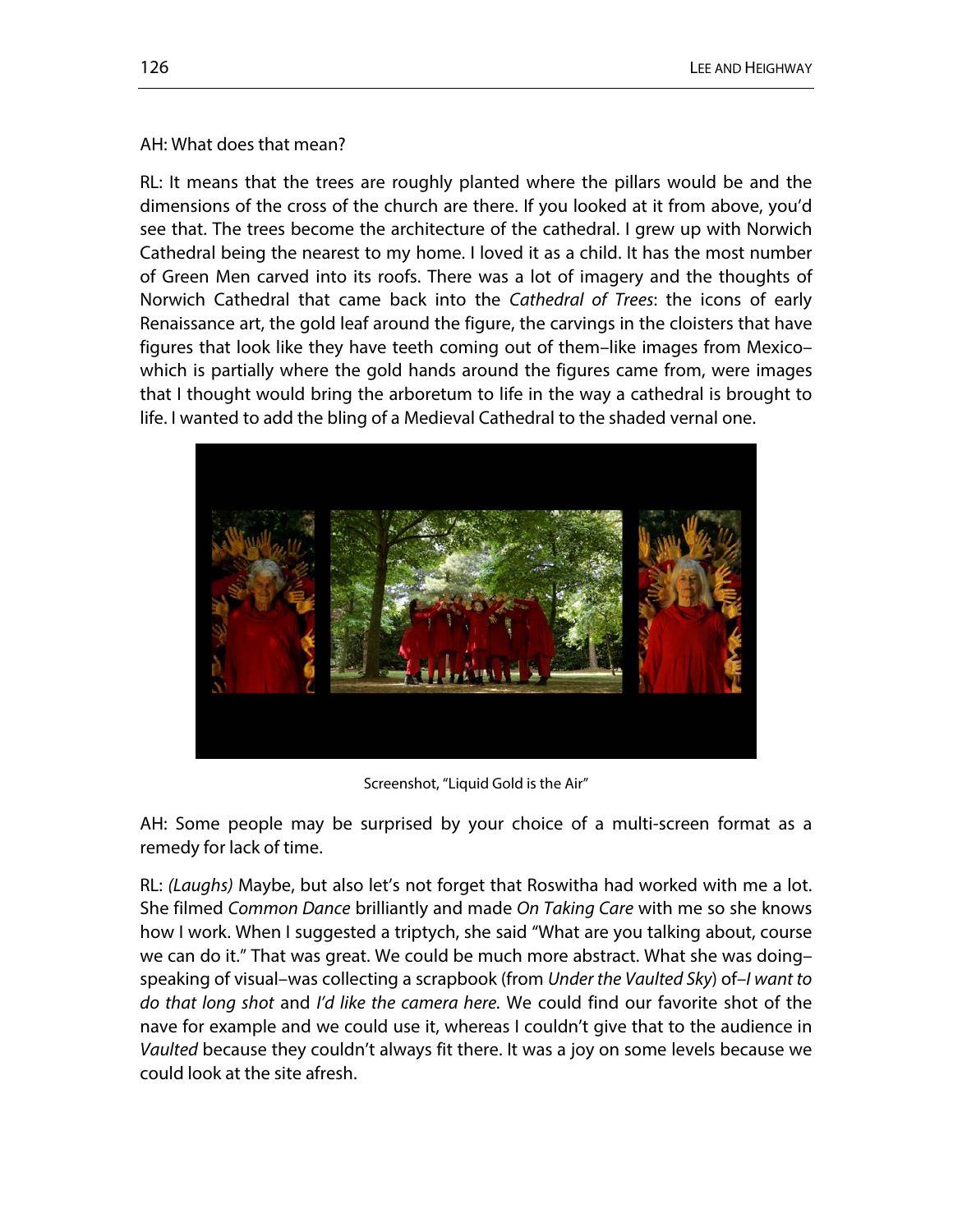AH: *Liquid Gold's* status seems complex. Post credits, it's written that *Gold* is "inspired by" *Under the Vaulted Sky*. Is it adaptation, documentation, or is it an autonomous screendance work?

RL: I think it's an autonomous screendance work. I think it stands alone. It certainly isn't documentation.

AH: Is there no duplication between the live work and the installation then?

RL: Well there's definitely lots of stuff that comes from it, but the new context of the installation also transforms it. Adaptation, I think you probably could argue. But again, the works are so different. This business of making another work out of the same inspiration happened with *Beached*. This was a live piece for three women but I felt that there had been so much imagery, stories, and characters that were resonating with me–that this piece was just one aspect of the foundation and I was feeling frustrated because it felt like it hadn't lived its life properly. Then the wonderful late Niki Pollard<sub>[7](#page-1-6)</sub> who I was working with at that time agreed with me that we should do another *Beached*, so we wrote a book–it's a book of our notebooks, her questioning of the notebooks and poems–and that's called *Beached: A Commonplace Book* and that's another work, but it's not an adaptation and it's not a documentation–it's another art form but it comes out of the same roots of the stimulus–of this thing which is imagery, but it's also the whole vibe of it. As I was trying to explain with *Gold*–this sort of atmosphere: cathedrals, icons, gold, vernal cathedrals, and all the resonance of those ideas and images, I feel like they've come out again but in a new art form.

AH: When I watched *Liquid Gold* I was experiencing a transposition of Norwich Cathedral into *The Cathedral of Trees* on three screens whilst sat in a church in Bath– another complex aspect of the work.

RL: You're right, it is complex and sorting out the copy with it in terms of what you give to people, how you explain it–it's difficult. I also don't want it to be viewed as necessarily religious just because it's in a cathedral. That's very important. It can equally sit in a gallery, a historic building–a meeting room. But I don't think we should shy away from complexity and try to disentangle everything cleanly. In cathedrals there is a rich historical and visual complexity that beautifully reveals the messiness, the over-lapping-ness of a culture. Take the Green Man image–we identify it as folklore, paganism, whatever it is, we don't really know, but the male spirit of nature as opposed to Mother Nature, it's certainly nothing to do with Christianity. I love to think of the skillful people that made those cathedrals carefully carving multitudes of strange creatures–I do enjoy bringing a vernal cathedral into this setting. To have ordinary people in a stand of trees within an alter piece-like context–I feel privileged that all of us who made *Liquid Gold is the Air* can add something to this continuum of artifact making.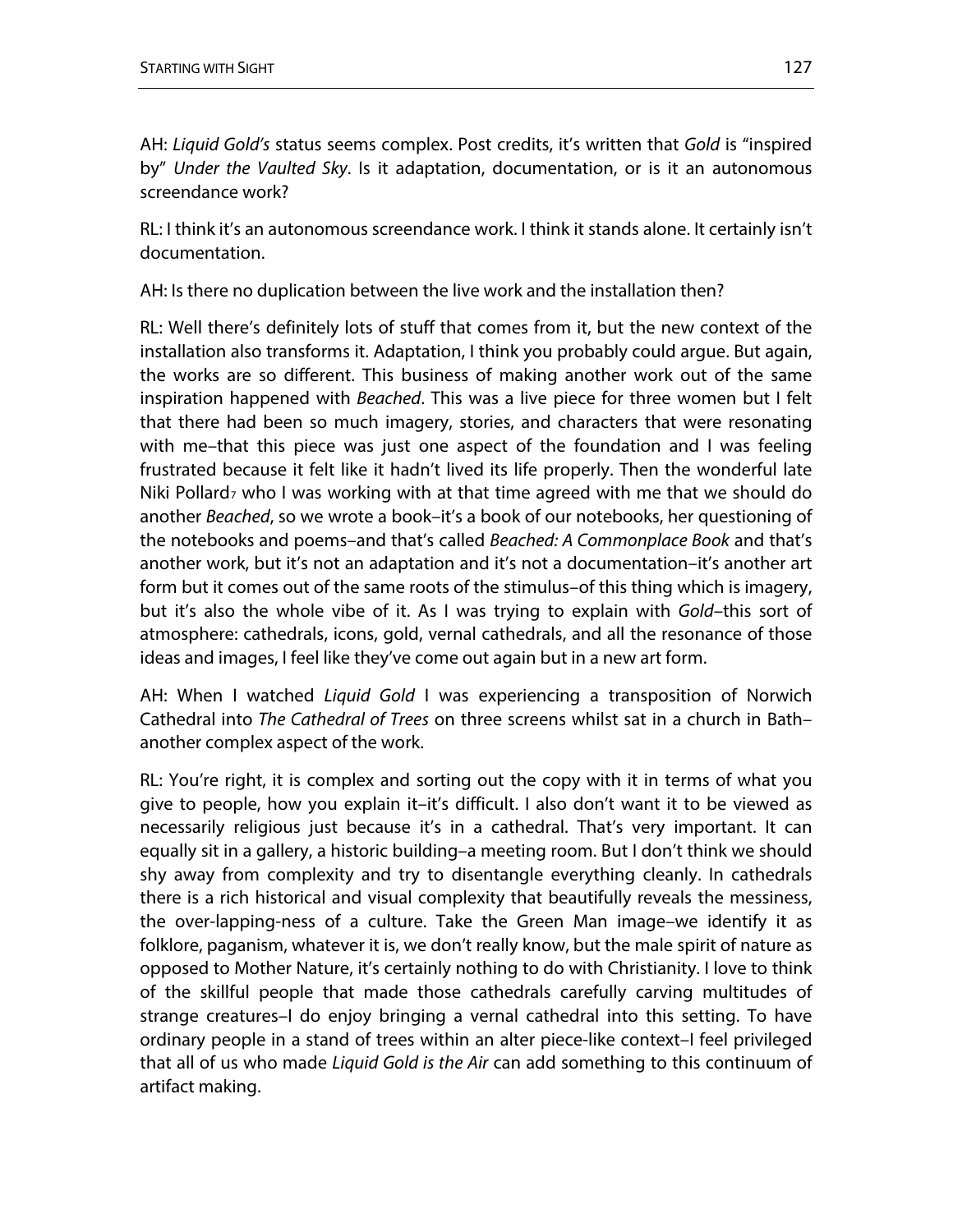#### AH: Let's move on to the soundscape. Was it post-scored?

RL: Yes and we never change an edit–the sound has to fit the visuals. It's complex again because the music for brass instruments and the gamelan sounds–the metallophones music–was the sound composition for the live work by Terry Mann. I realized that music wasn't right for a film installation, so we decided to invite Graham Miller to create a new musical soundscape that incorporated beautiful sections of Terry's music, which we recorded in a large empty church.

#### AH: What would *Liquid Gold* be like without the sound?

RL: Not as dark. Not as suggestive of other green spaces. Not as heightened and intense. Not as suggestive of other elements like fire. There are techniques that he uses within the score like birdsong played backwards and slowed right down– beautiful hidden conceptual ideas that we enjoy together. With Graham it's a really interesting collaboration and he's made all the sound for my work except *Snow*. He gets my work and intuitively knows exactly what it needs–he realized it for me. We did say we wanted a kind of underlying darkness and that he could add this undercurrent, which I can't always do with my side of the work.

#### AH: Why the darkness?

RL: Well, if you don't want to see it, you don't. But then if you plant the suggestion– some people will. For example, with *boy*, most people see play– they don't see anything dark in it at all, but I showed it to some boys of his age and they all saw it. They were like, "Why is he all alone?" "Why did he jump off the cliff at the end?" "Does he come back?" "Has he killed himself?" I think that with everything in life, you've got black and white and I don't like things that don't allow you not to feel the gamut of the meaning of something.

AH: I'd like to return to your use of the triptych. It seems to impact on the film in ways that make *Gold* stand apart from your other works for me. The image is flat, there is no camera movement, very little cutting into moments, so whereas much of your work has that sense of inviting us into and through a world, in *Gold* it is brought to us, its presented. The visuals belong to the medium of moving images but they register more as pictures.

RL: That's exactly what I wanted.

AH: I find it interesting that you have used technology to create a sense of archaism. The formality of the Triptych device also draws a distinct boundary line between the viewer and subject that denies the viewer that sense of intimacy that you often capture. Did you have a sense of *Liquid Gold's* uniqueness in this respect?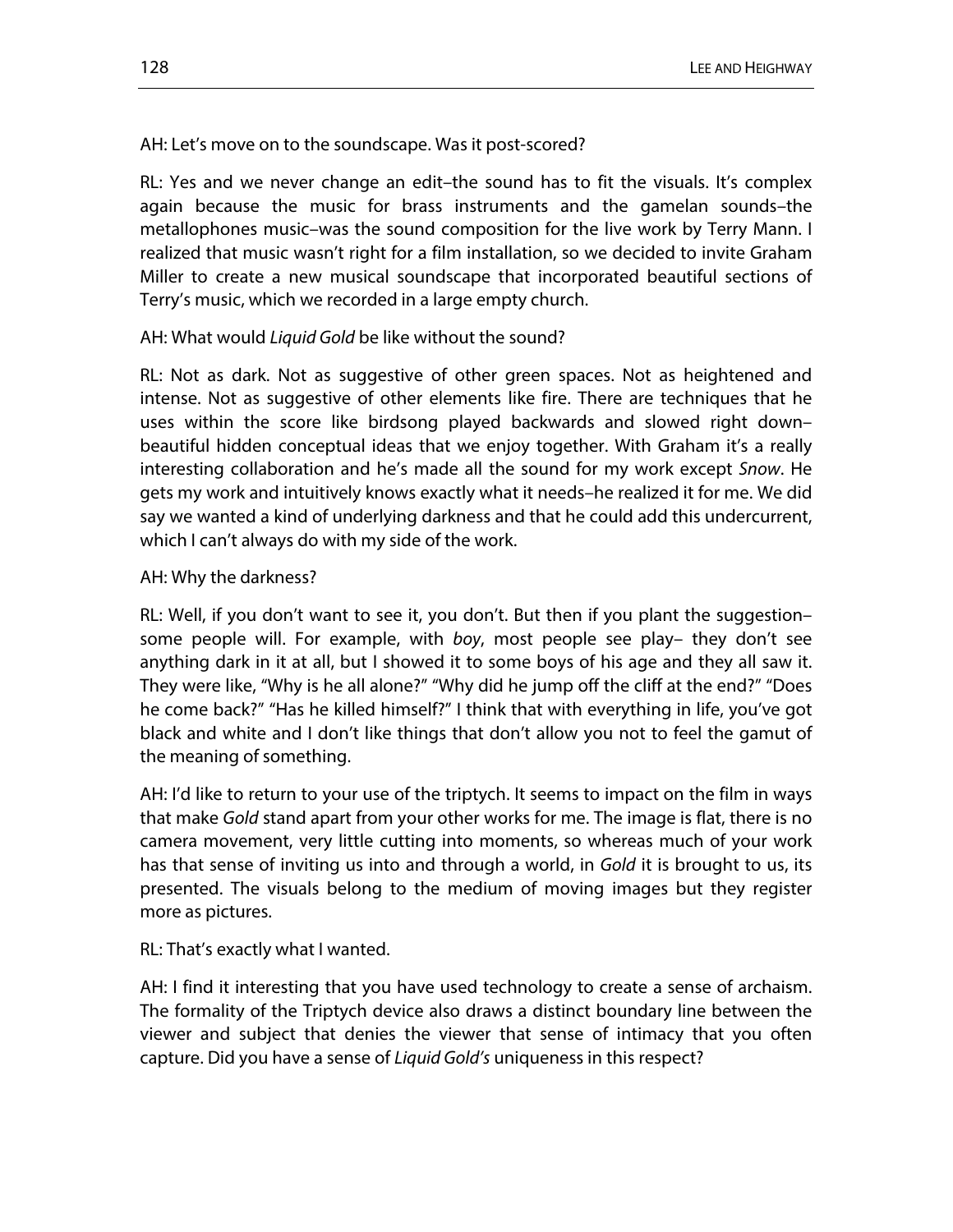RL: I think that's interesting. I think you're right. I think it is that flatness and because there isn't a narrative leading you towards something of meaning and perhaps it's something to do with time and the fact that it's installation–where in *boy* you can get drawn into his world in a sense.

AH: The focus of the subject in *Liquid Gold* is often directed at us; the audience. Why did you decide to do this?

RL: I am quite interested in people looking directly at you. It's in loads of my work. *Infanta* does it–she knows you're looking at her. It's in *Remote Dancing* and in *Common Dance*. We are doing it now because we are getting used to one another and we're talking, but when I'm giving a talk I can't look at the audience. Maybe it's something about my personal desire for intimacy and my difficulty with that. But it's more than that. I do think that we are reminded of our differences rather than commonality in the media. When I was eight my mum asked me what I wanted for my Christmas present and I said that I wanted this Rembrandt print of this older woman. I had it on my wall when I grew up. It's probably because I loved old people and felt that we were pulled away from them. I loved their wisdom and I loved looking at their faces. I loved the way she looked at me like she looked into my soul. I must have sought that connection with her and I think a lot of my work is about investigating this sense of intimacy that is nonsexual. It's an intimacy that's not about that–it is an intimacy of our souls, our spirits. We are all existing and sharing the same oxygen, and regardless of all the ways we have been brought up there is some unspoken connection. And one other thing I'm trying to give which links back to your memory of Hazel looking at you.<sup>[8](#page-1-7)</sup> I grew up with a Quaker background. The maxim of Quakerism–there's no doctrine–but the one thing they might say is that the inner light–the divine–is in everybody. One of the ways you should live your life is to draw out the potential in everybody. You could say that *Liquid Gold* is about you noticing the inner light in Hazel, and Hazel noticing the inner light in you.



Screenshot, "Liquid Gold is the Air"

AH: You mentioned earlier, an interest in communicating "the presence of the person in space." There certainly is a sensory quality to *Gold* that gets beyond the eyes. It's a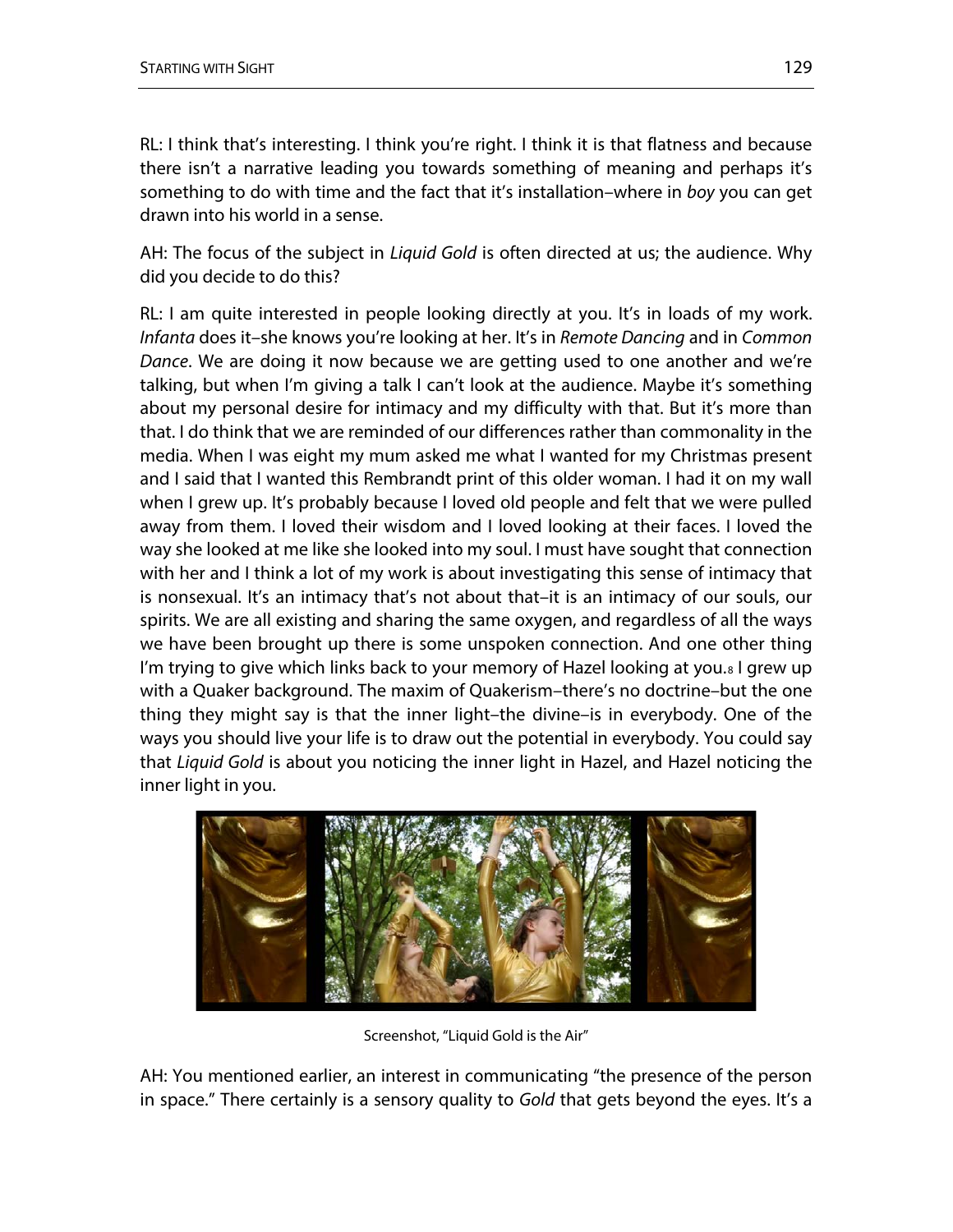textural, tactile experience. You get the impression of wind on the skin–of the feeling of the performers' experiential connection between motion and site. Despite the distancing effect of image-as-picture, there is a perceptual depth, or at least the impression of it. Let's talk about some of the ways that you achieve this; the first talking point is hands.

RL: There are lots of reasons why I work with hands. I'm working a lot with nondancers. Everybody's hands are expressive and people learn how to use them very quickly. It's practical. The hands suggest people, as feet do–and shoes; they suggest personality. I also use hands because I think that's how we know the world. If you see hands gesturing we must be suggesting something about the rest of the world and our knowledge of it–because that's how we know–we touch. I'm reminded of the line From Michael Donaghy's poem, *Touch*: "She touches my hand to know …"[9](#page-1-8)

AH: And the dancers, how am I experiencing such a strong sense of them 'experiencing-the-experience' if you like?

RL: Well I think this comes from a link between the somatic side of what I'm trying to get the dancers to experience and what I'm trying to do in the film. For example the only way I will teach movement is through imagery and through them sensing that image–so its felt. They always work with their eyes closed. Although I'm a visual choreographer the first thing I do, is take away the visual from the experience of the dancer. They must imagine and embody that image. We always use touch–it's all through skin. It's hands on, and moving with the hands–pushing into the space. Seeing them do this helps you as the viewer, move into your own body–so as well as wanting to create something imagistic as you say, I'm wanting people to sense their bodies more present in the space at the moment of watching. It's also because of the simplicity of the images. They're opening their arms to the sky, they're listening, they're swaying–the leg isn't up by the ear–you (the audience) immediately feel that you could be there doing that, so then it puts you in the dancer's body and you start feeling your own body.

AH: Time also lends a 'felt' quality to *Gold*. The pacing is steady–there's temporal space allowed for images to unfold. It's practically palpable–you could sink your teeth into it.

RL: I think you're right–time does allow for a more haptic response. And I can allow for time with an installation, with a five minute film it's harder. If you don't give yourself time to taste something you will always skim it. If you allow it to unfold at a certain pace and you give people time, their heart rate will probably slow a bit. I think it does happen with *Gold*–people do leave in a different state, like they've had a meditative experience, and this means they'll see in a different way–I mean 'see' in all senses. They'll sense in a different way.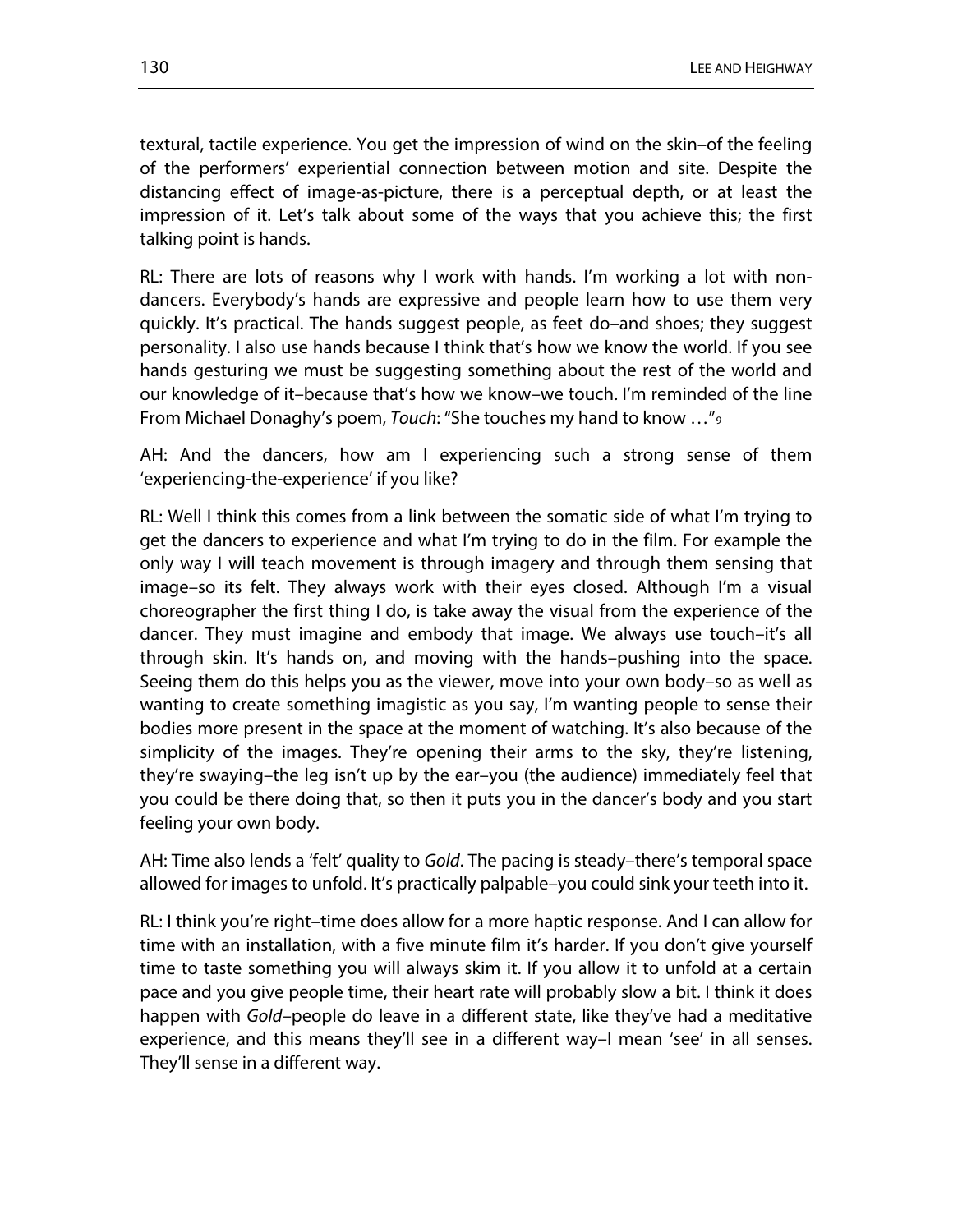AH: There is also a sense of 'otherworldliness,' of things being more than they seem in your work. People apparate then dissolve, they move in reverse, they can walk through the confines of the frame–like ghosts walking through walls. Where is this coming from?

RL: Mystical experience–I'm really interested in what that is. As a child, I wanted to see an angel–I wanted to sense one. I desperately wanted to believe that there was more out there than the grit of the ordinary day-to-day–more than the familiar world. I sensed the world a bit like *boy* is sensing the beach. I think I was very dreamlike as a child so that's all in there. I mean I'm not Christian with a belief system but I think I'm quite spiritual–*whatever that might mean*–who knows. With *Liquid Gold*, there's also something else going on because if you make people appear and disappear you are also suggesting death and life. *boy* was more about magic, but in *Gold*, where they fade in and out, it might suggest 'Dust to dust' and 'Ashes to ashes' as well. They are magical but they're also real. As well as the reality of eye-to-eye, skin-to-skin in the present moment, I want to remind people that life isn't permanent. I know that sounds very cruel but I feel it's quite important that we treasure it more, but also that we don't have that hubris–that arrogance of permanence–because we are like a fleck of dust. It's about the mystery of life but also the grittiness and holding those two things together at once. The sense of permanent impermanence, the vitality of life and the closeness of death, the feeling of death when you give birth, or the feeling of birth when you die–all of those passages. I think those are the mystery–that's the mystical bit that is so extraordinary, so I suppose I'm trying to get a little flavor of that.

## **Biographies**

Rosemary Lee is known for working in a variety of contexts, Rosemary has created large-scale site-specific works with cross-generational casts, solos for her-self and other performers as well as video installations and short films. Her work is characterized by an interest in creating a moving portraiture of both individuals and of the close performing communities she brings together. Regardless of the scale of these projects she creates a unique intimacy with her audience whilst also exploring and highlighting our relationship with our environment. Rosemary also writes, guest teaches and lectures internationally. Recipient of both a Bonnie Bird Award and a Jerwood Choreographic Research Project Award in 2013, she is an Artsadmin Artist, a Work Place artist, a DanceEast Artist Associate 2015, a Senior Research Fellow at C-DaRE Coventry University, a ResCen Research Associate Artist (Middlesex University) and holds an honorary doctorate from Roehampton University.

Email: [ac2395@coventry.ac.uk](mailto:ac2395@coventry.ac.uk)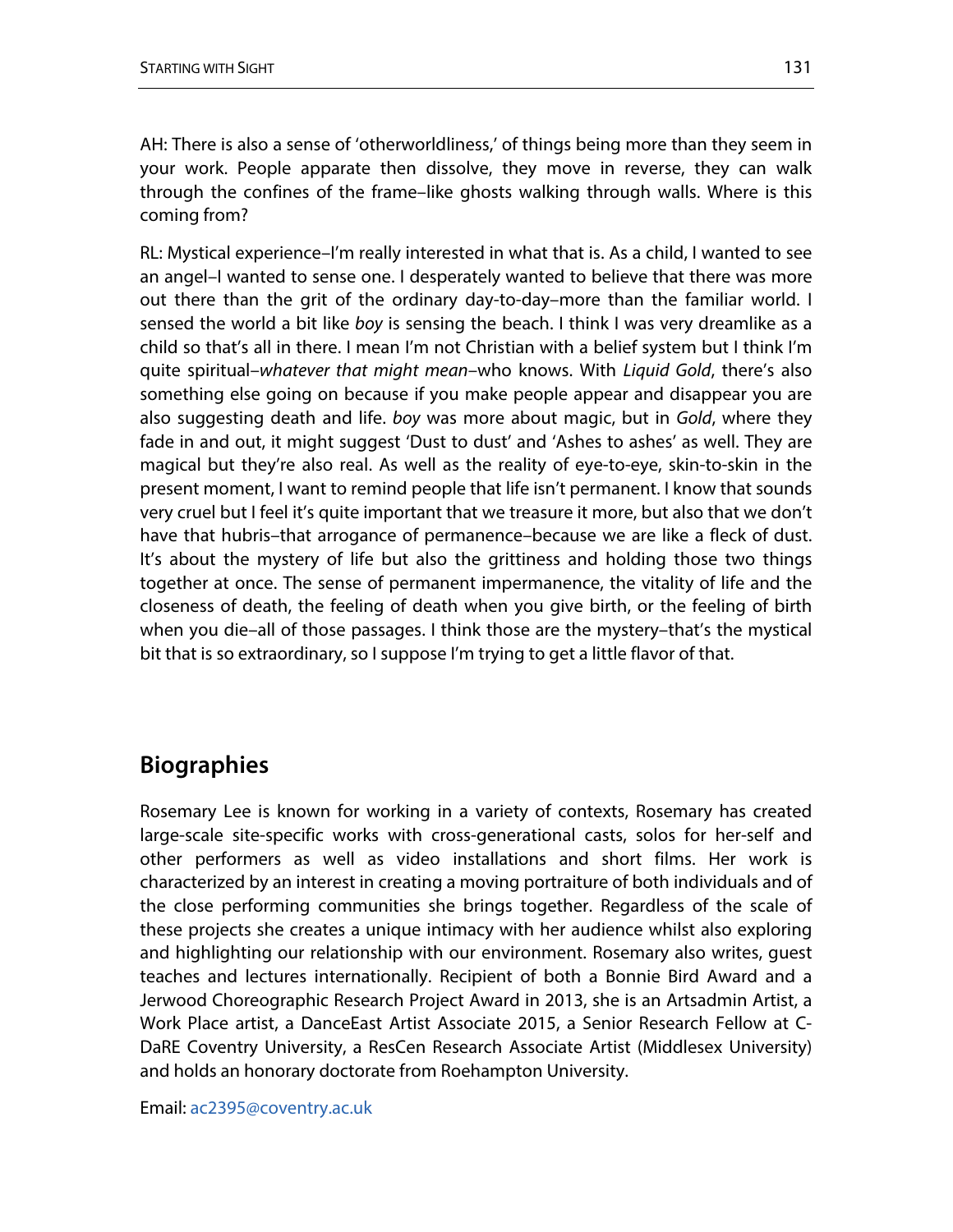Anna Heighway is a Dance Artist and Lecturer currently living in Bath. Many years spent studying dance and film alongside a career in television is reflected in the breadth of her practice. Anna is currently studying for a PhD in screendance practice and philosophy at Roehampton University.

Email: [a.heighway@bathspa.ac.uk](mailto:a.heighway@bathspa.ac.uk)

## **Notes**

<sup>1</sup> David Capps is Associate Professor at Hunter College, New York City. He and Rosemary danced together when she lived in NYC in her early 20's. At 6ft 4in, he was one of the few people who could help her 'fly.'

<sup>2</sup> *boy*, Lee and Anderson.

<sup>3</sup> *Common Dance*, Lee.

<sup>4</sup> Bonnie Bird was a dancer with the original Martha Graham Company. She became Director of the Dance Theatre Department at Trinity Laban in 1974.

<sup>5</sup> The Cathedral of Trees was designed by landscape architect Neil Higson in 1986 and is planted in the outline or 'footprint' of Norwich Cathedral.

<sup>6</sup> The Stables is a live music venue based in Milton Keynes. It also initiated and funds The Milton Keynes Festival.

<sup>7</sup> Niki Pollard was a writer and researcher who worked closely with Rosemary on a number of projects[. http://www.rescen.net/archive/n\\_pollard.html#.V7TV-4RluCQ](http://www.rescen.net/archive/n_pollard.html#.V7TV-4RluCQ)

<sup>8</sup> See the late Hazel Powell in the first screenshot, far left.

<sup>9</sup> Michael Donaghy, "Touch."

## **References**

*Beached*. Chor. Rosemary Lee. Perf. Ch4pter. UK, 2001. Site-specific live.

*boy*. Dir. Rosemary Lee and Peter Anderson. Chor. Rosemary Lee. London: MJW Productions, 1995. Film.

*Common Dance*. Chor. Rosemary Lee. UK, 2009. Live work.

Donaghy, Michael. "Touch." *Michael Donaghy: Collected Poems*. London: Picador, 2014.

*greenman*. Dir. Rosemary Lee and Peter Anderson. Chor. Rosemary Lee. London: MJW Productions, 1997. Film.